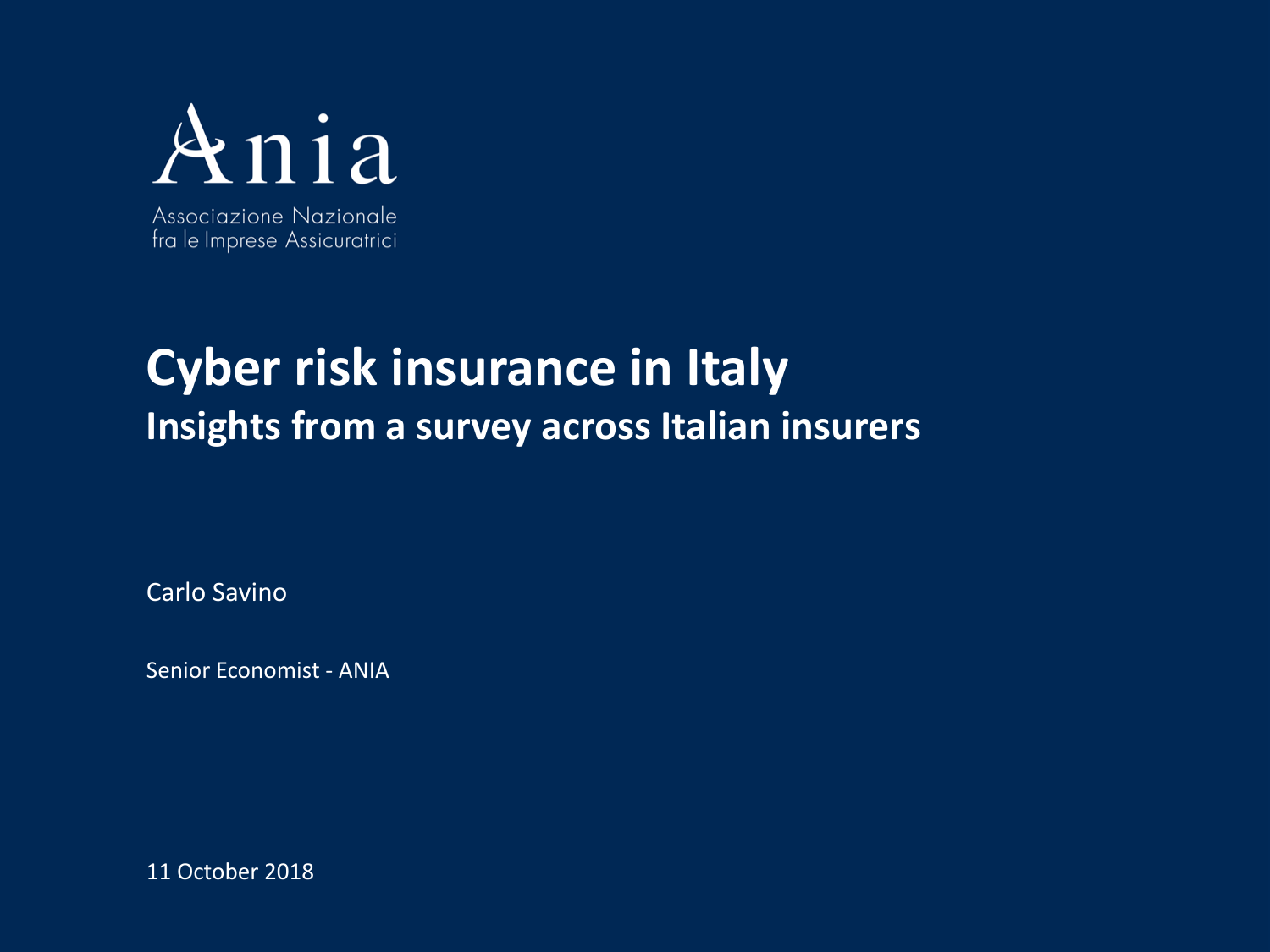### **Introduction**

In recent years, cyber risk has gained increasing attention. It has climbed to the top of the agenda of Institutions, public opinion, private sector and the insurance sector

As a consequence, there has been a strong rise in the interest towards instruments capable of preventing, mitigating and transferring this class of risks

Amongst these, a primary role can, and should, be played by cyber insurance coverages

However, in the present, most of the premiums in the global Cyber insurance market cover risks in the United States, leaving to the rest of the world less than 10% of the business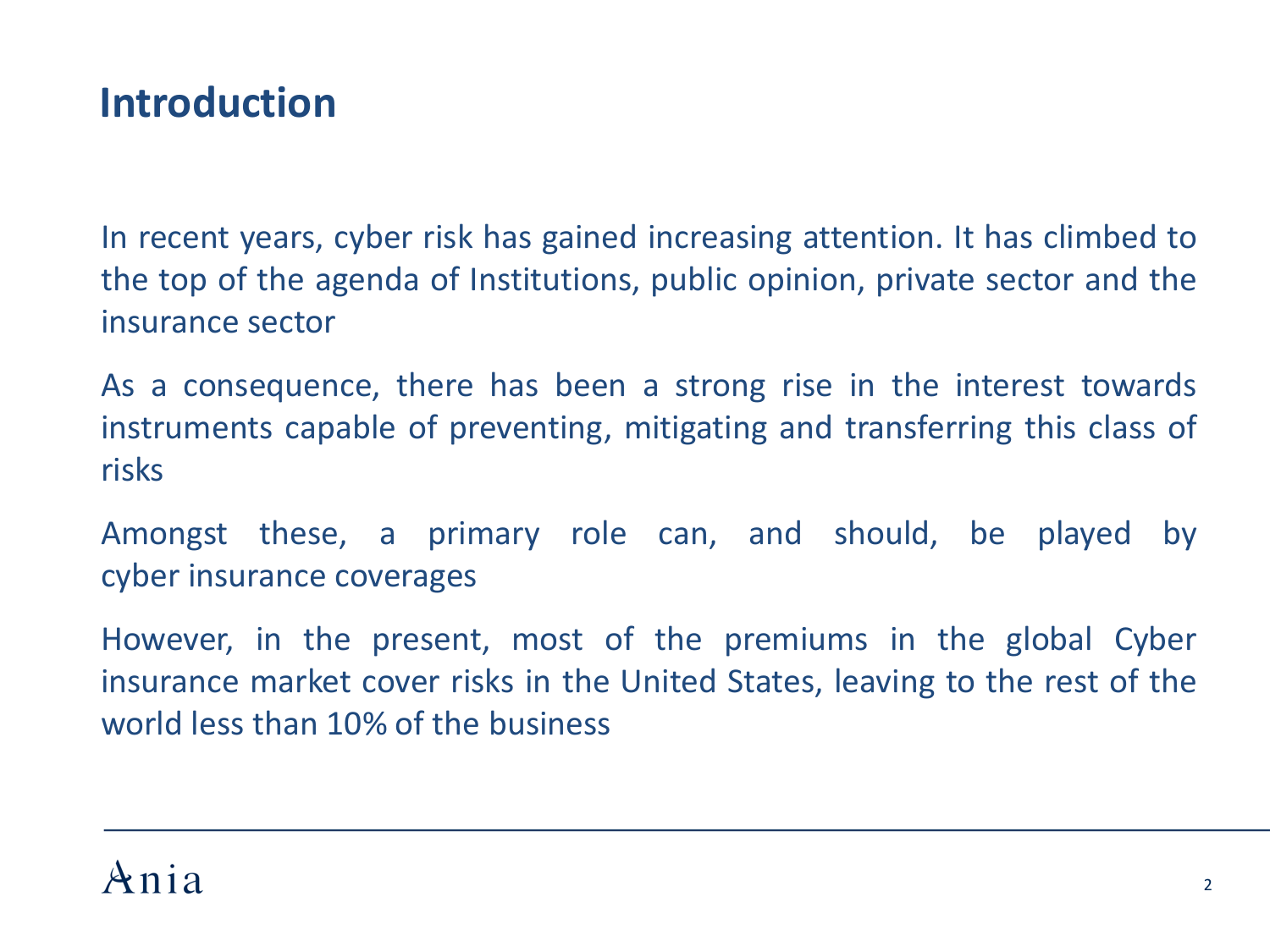## **The state of the Italian Cyber insurance market**

Italian Cyber insurance market makes no exception appearing at best to be still at an embryonic stage of development

According to an interview-based study on 5 Italian insurance groups carried out by IVASS, the Italian Supervisory and Regulatory Authority, outstanding Cyber insurance products are approximately:

- 2,000 in the retail (personal insurance) market insuring an average capital of €300
- 5,000 in the small business enterprise market, with an average insured capital of €30,000
- Less than 50, largely bespoke, contracts in the large corporation market insuring capital in the tens of millions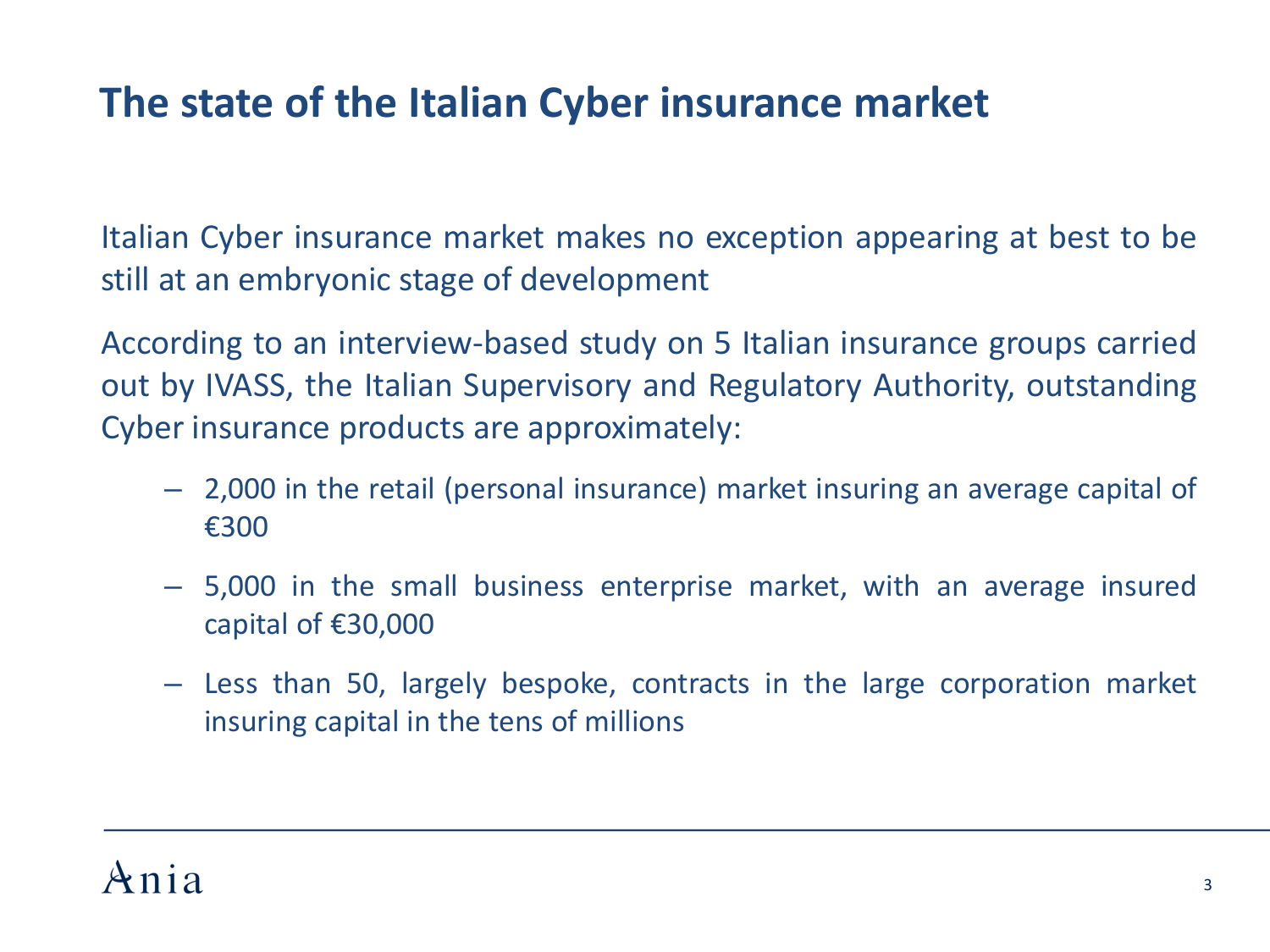### **ANIA's Survey on Italian Cyber insurance**

For all of these reasons, ANIA conducted a voluntary based survey across its Associates to increase knowledge on the some of the main characteristics of Italian cyber insurance market

- from the supply side (nature of risks, product specifications, pricing)
- from the demand side (customer base, drivers of its evolution, influence of the regulatory environment)

A few months later, EIOPA independently ran a surprisingly similar survey across 13 European (re)insurance groups on the same subject

This allowed us to get some additional interesting insight from the comparison between the Italian Cyber insurance landscape and the European one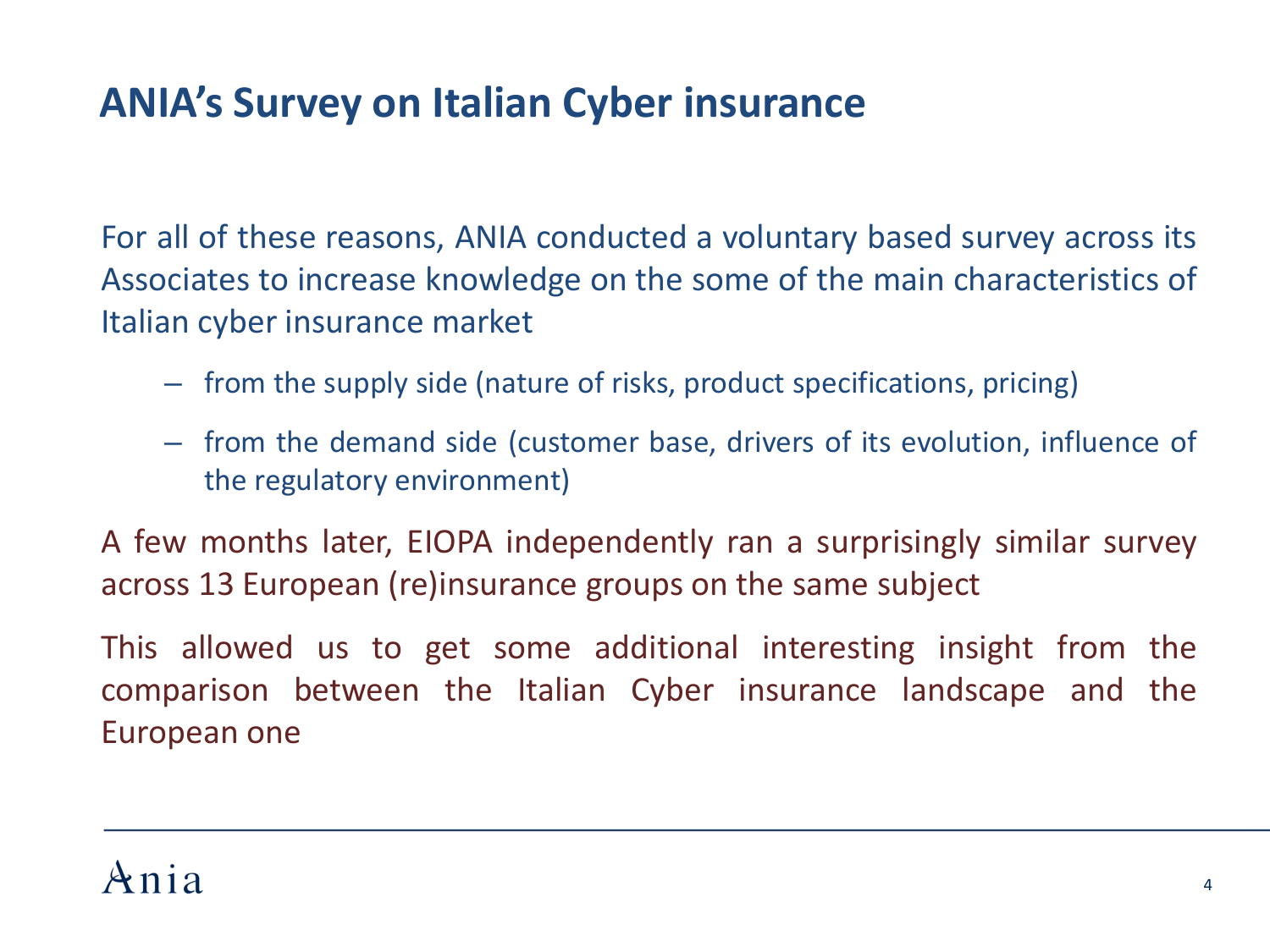# **The questionnaire**

The questionnaire is divided into four sections

### **A. Perception and characteristics of cyber risk**

This section assesses the level of the insurers perception of the impact of cyber risk on the overall economy, in terms of size and complexity, both in the present and in the medium-term, also taking into account recent regulatory changes (GDPR, NIS)

#### **B. Features of cyber coverages**

The objective is to gather information on the characteristics of cyber coverages currently available on the market, in terms of: types of coverages, the nature of the events covered, as well as some critical issues such as non affirmative cyber risk (silent risks)

#### **C. Customer base/industrial sectors**

This section focuses on the main characteristics of the demand for cyber coverages and the market to which they are addressed

#### **D. Risk classification and underwriting practices**

In addition to investigating the risk classification criteria and the practices adopted in the underwriting phase, this section asks participants for information on the main drivers of the present and future demand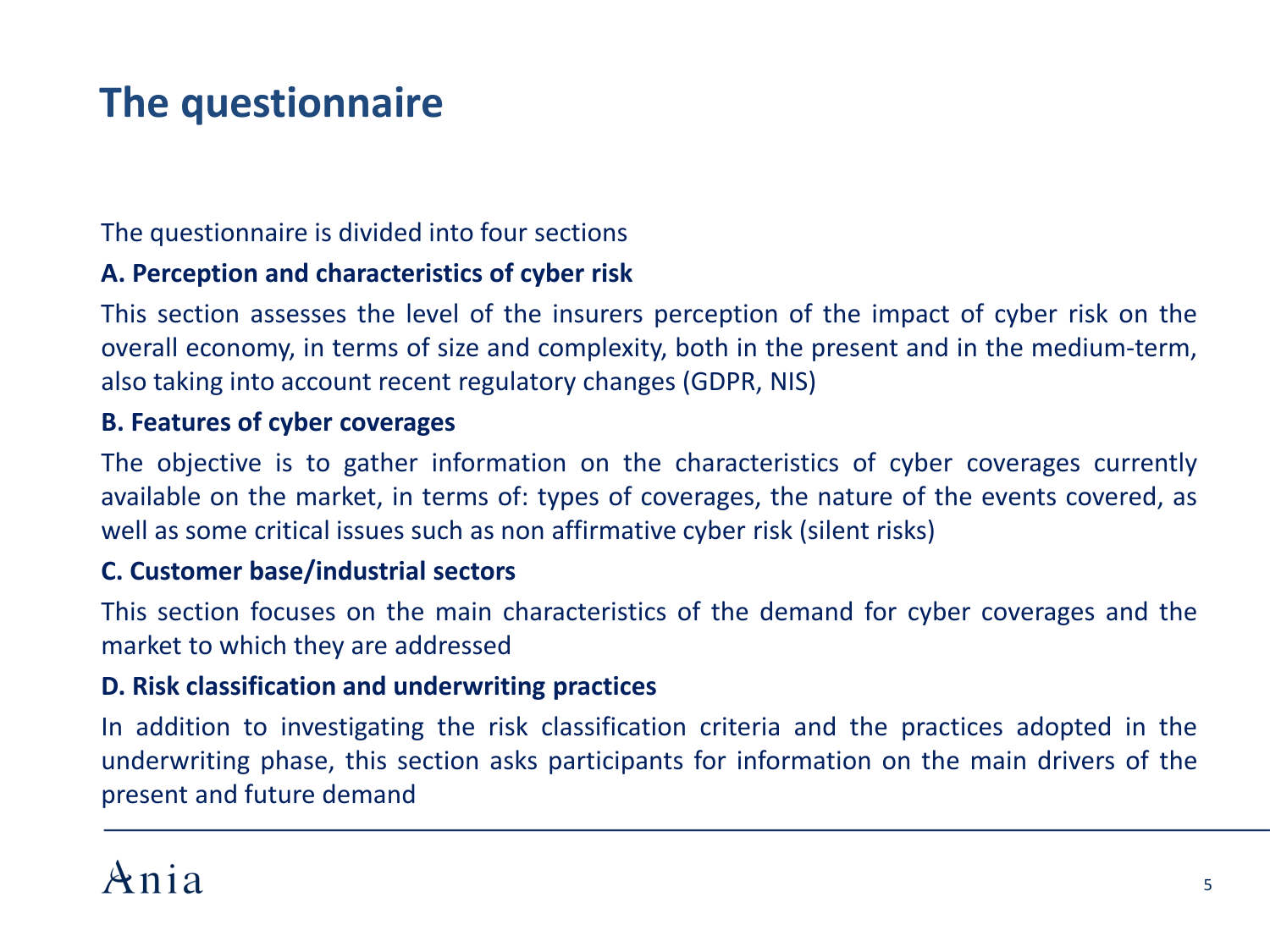### **The sample**

20 (re)insurance companies participated in the survey. Direct companies added up to 34% of total direct non-life premiums collected in 2017 Amongst these:

- $-4$  companies with a premium volume of over  $\epsilon$  1 billion
- $-$  4 companies with premiums between € 300 millions and € 1 billion
- $-$  10 companies with premiums up to € 300 millions

Representing around 10% of non-life premiums, 6 companies answered questions included in all four sections of the questionnaire and therefore could be identified as companies that include cyber policies/coverages in their products on offer

The remaining 12 insurers plus 2 reinsurers essentially replied to the questions in the general section (section A) and therefore it was not possible to obtain information about their cyber products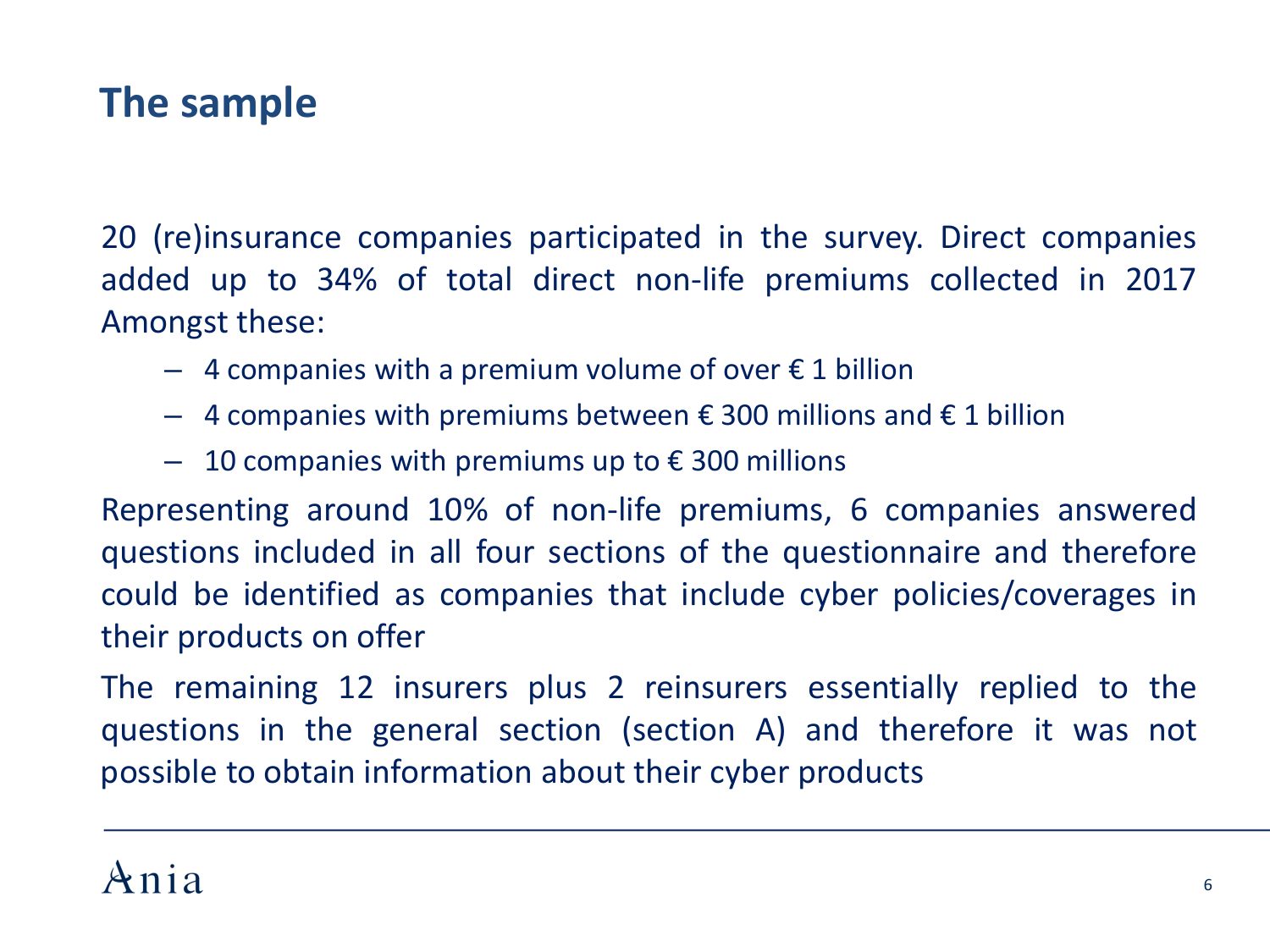## **Cyber risk perception in the overall economy**

Insurers do not (yet) perceive the **current**  level of cyber risk in the economy as a particularly serious threat

On a scale of 1 (very low) to 5 (very high), half of the companies judge the severity of the threat to be very low or low, while the other half judge it to be at a medium level

Companies that provided information on their cyber offer give a more pessimistic opinion about the threat

On the other hand, insurers coincide that cyber risk awareness of the public is generally poor



# $Ani$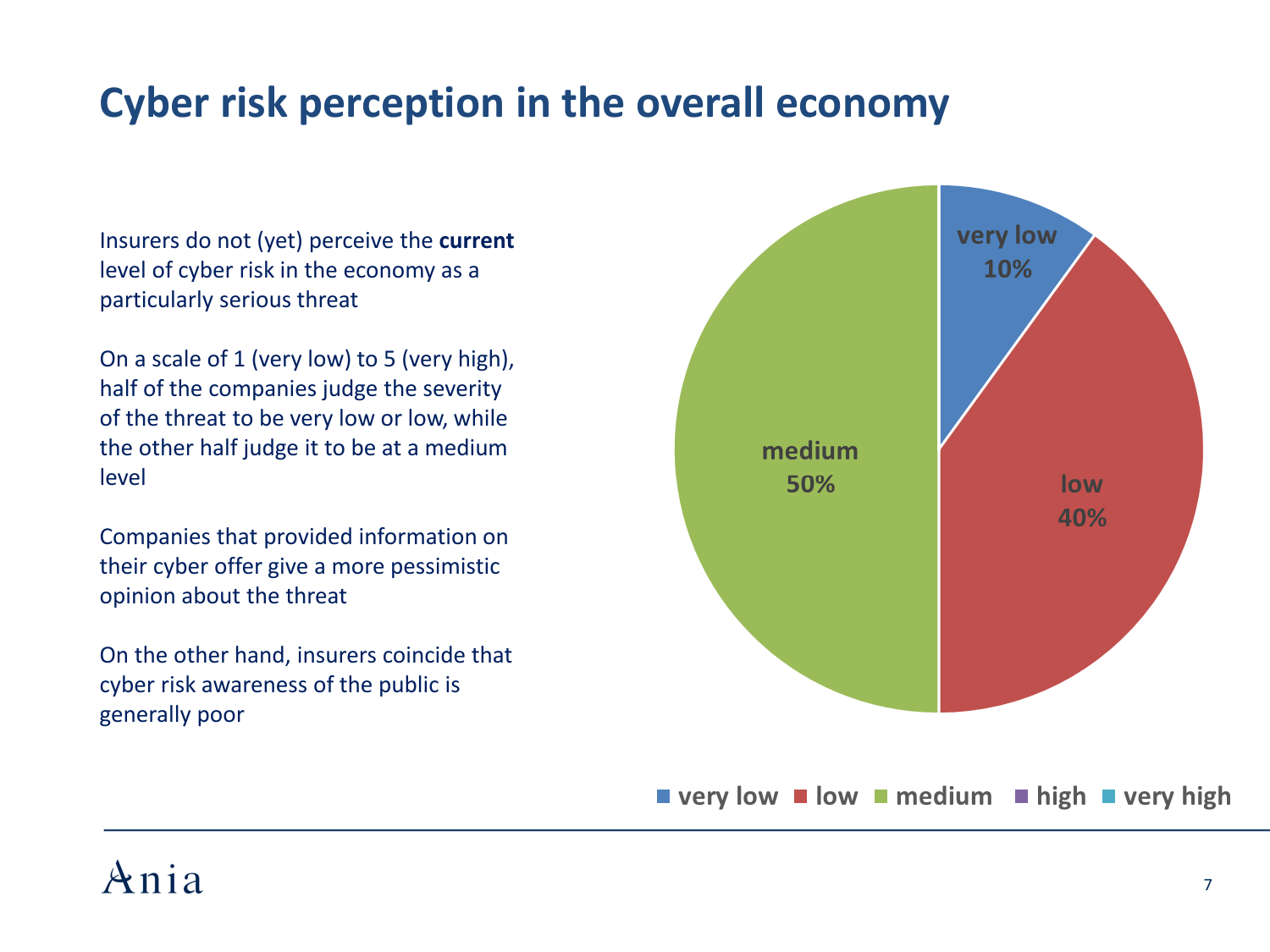### **Barriers to Cyber risks insurability**

Analysts generally agree that some features peculiar to cyber risk make its insurability more complex

This emerged clearly from the survey. When asked about the factors that could hinder underwriting, most insurers highlighted complexity, speed of change and lack of reliable databases

However, factors such as vulnerability to fraud and monocultures, such as the limited variety of operating systems adopted, are not considered that important

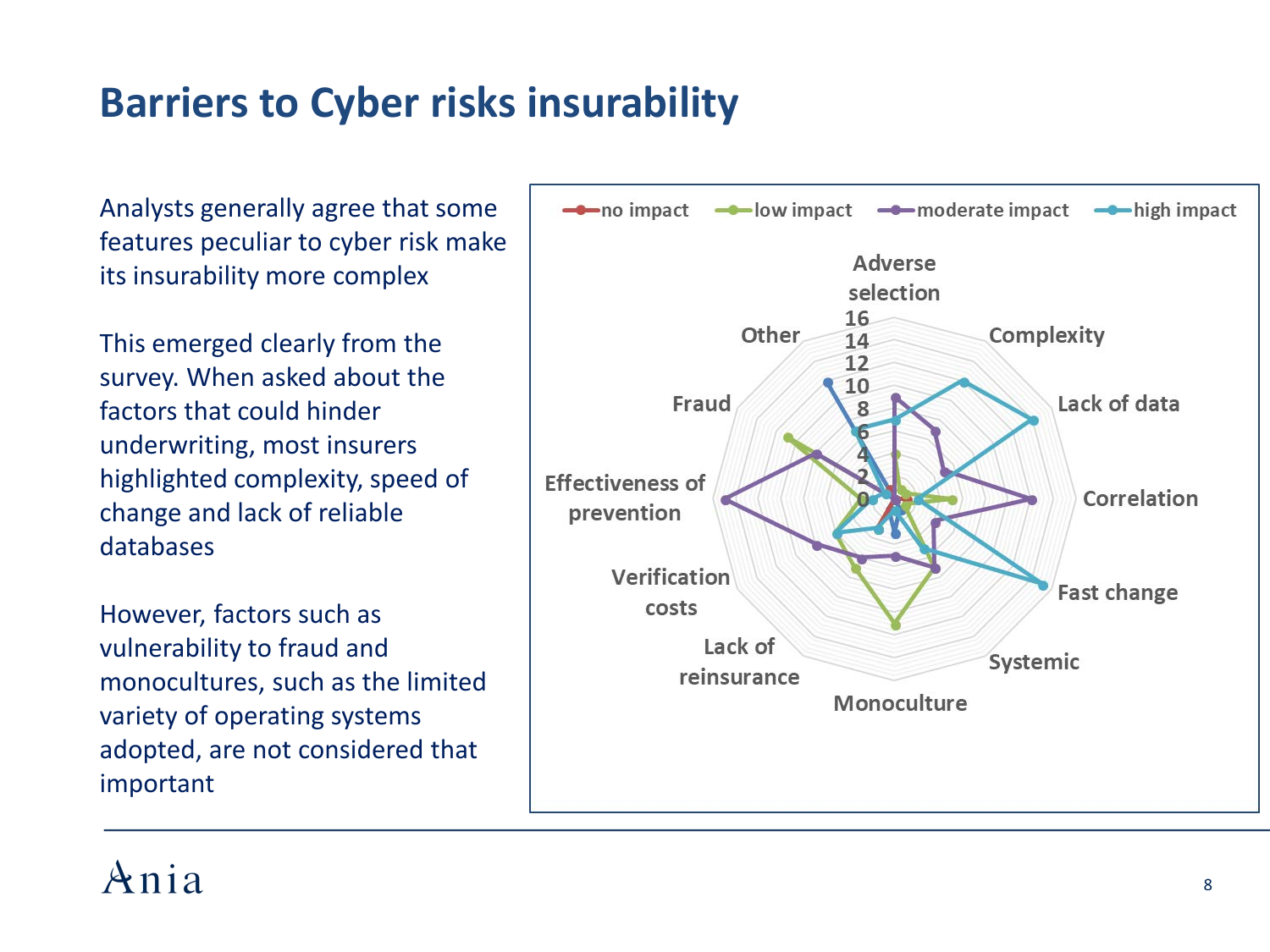# **EIOPA: European insurers concerns**

According to EIOPA's survey European insurers' first preoccupation comes from currently commercialised products that feature excessive broadness in terms of coverage, terms and conditions

Apart from this, European insurers share with Italian players a remarkably high number of critical concerns: Lack of understanding (due to complexity) and scant historical data appear as major critical issues



# $Ani a$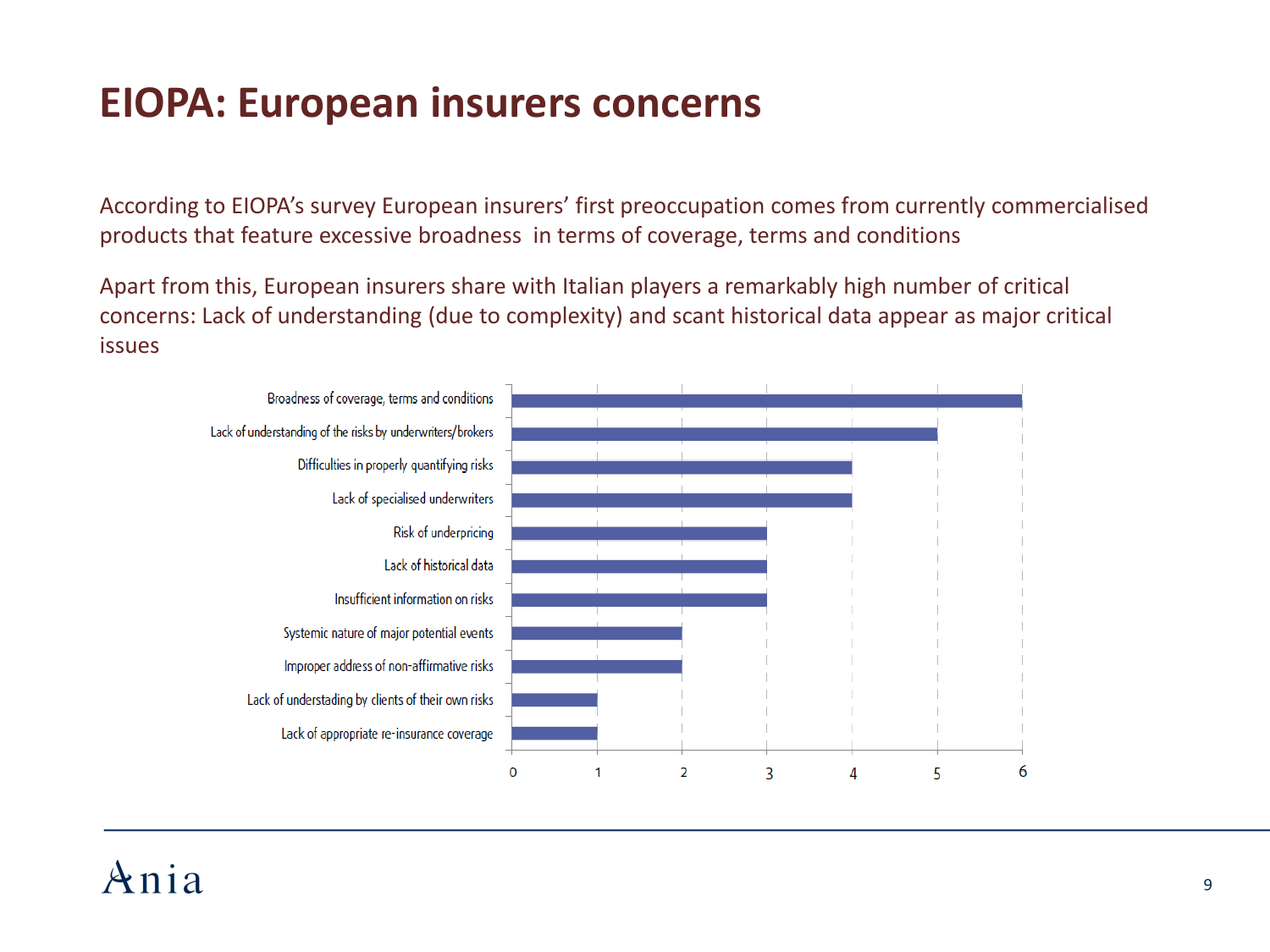### **Drivers of cyber insurance demand**

According to the survey demand is driven mainly by the increased importance of the threat of cyber attacks

9 out of 10 respondents to this question reported that most cyber incidents come from deliberate attacks

This is pretty much in line with the view of insurers interviewed by EIOPA, who indicated the recent global cyber attacks (WannaCry and NotPetya) as key factors behind the recent growth in demand



 $\blacksquare$  no impact  $\blacksquare$  low impact  $\blacksquare$  moderate impact  $\blacksquare$  high impact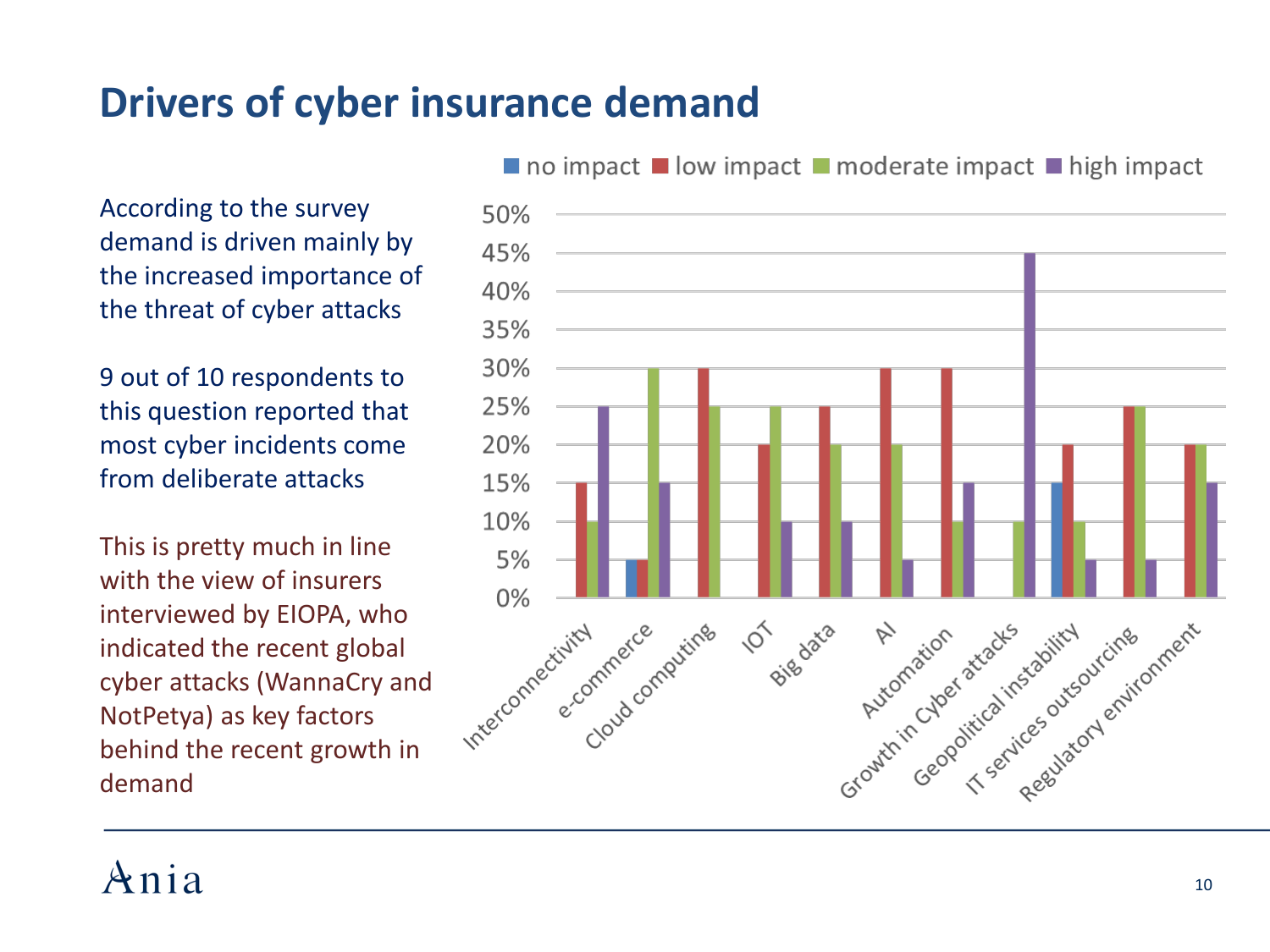# **Cyber insurance market prospects**

The survey shows that most insurers agree that increasing digitalisation and interconnectivity will be accompanied by an increase in the importance of cyber risks

There is less agreement on the market opportunities that this growth will offer

Almost all respondents expect the GDPR implementation to push further demand and supply of Cyber insurance coverages

EIOPA's study highlights similar views on the impact of GDPR, with participants predicting a slow but steady increase in Cyber insurance demand along with increased awareness of the risk

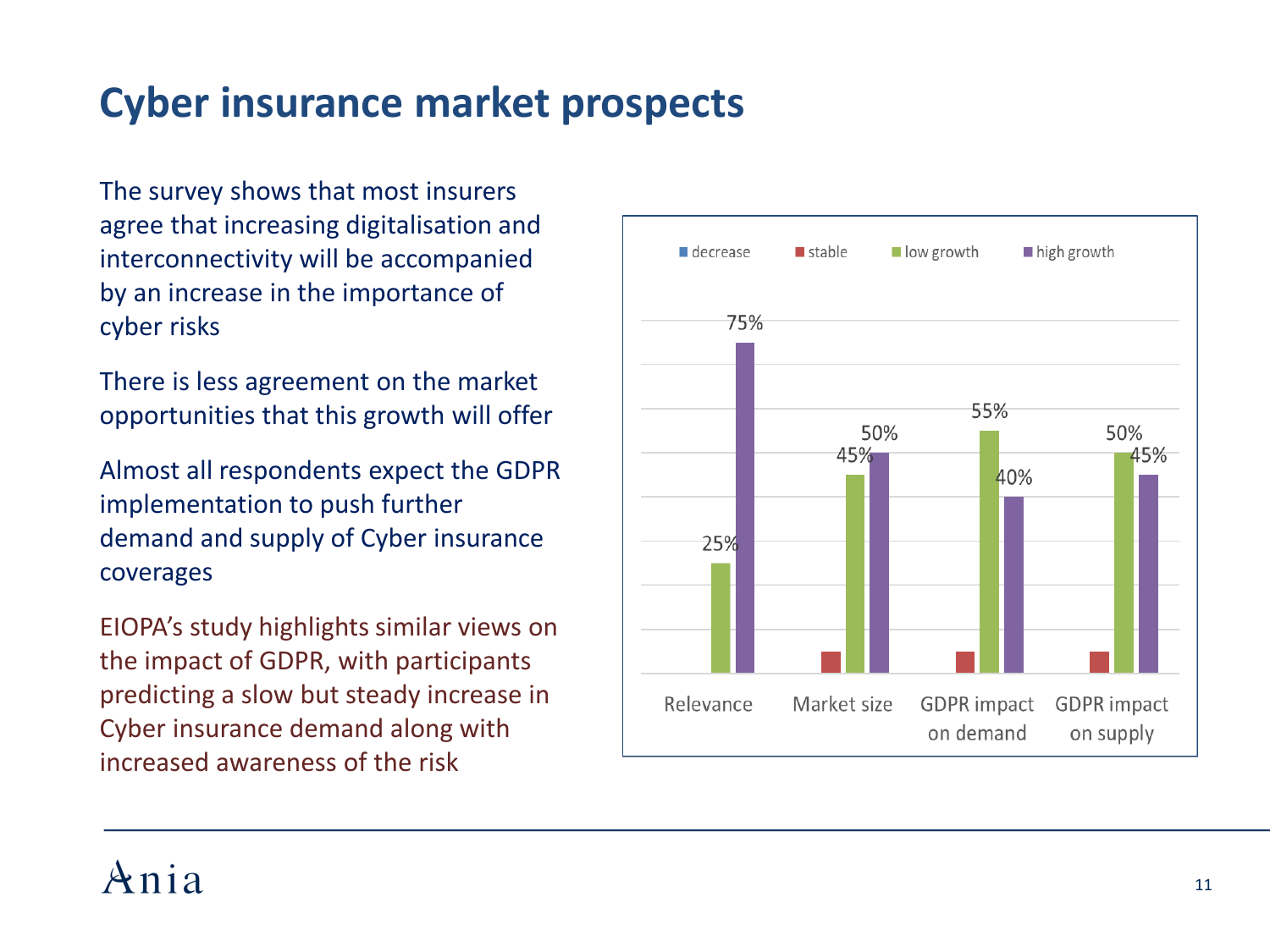### **Characteristics of Cyber insurance products marketed in Italy**

Insurers operating in the Cyber insurance market offer: pre and post-event solutions, coverage of damages suffered by third parties and direct damages

Half of the companies offer bundled products

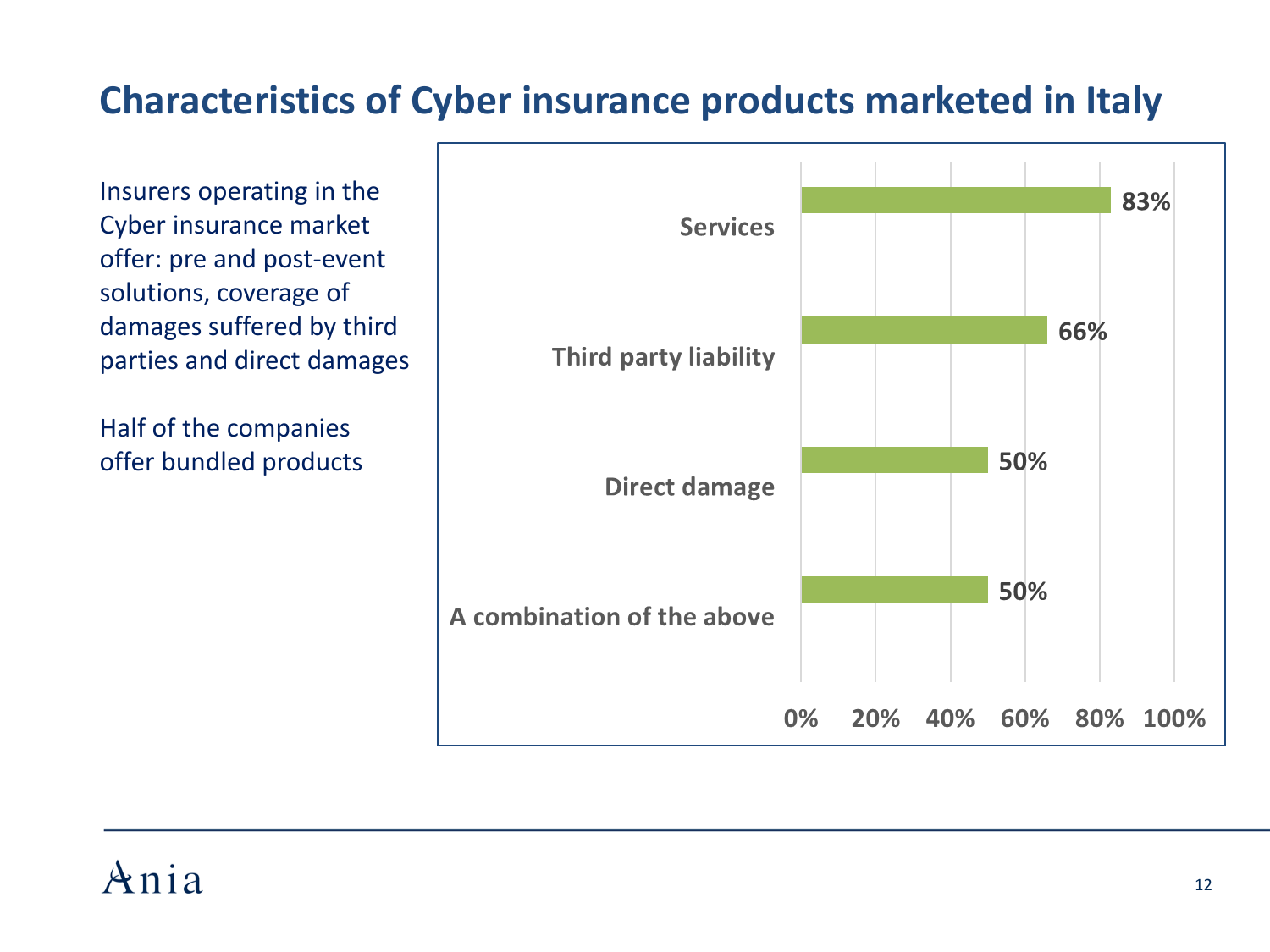### **Guarantees included in Cyber policies marketed in Italy**

As regards of type of coverage/service, there is a certain homogeneity in the product offer: all insurers offer reputational damage management and almost all cover typical coverages/services.

The most critical coverage, business interruption, is not offered by half the sample (not surprisingly)

The picture emerging from EIOPA's study show few or no similarities. There doesn't appear to be a clear pattern with all insurers offering different combinations of guarantees/services



# $Ani a$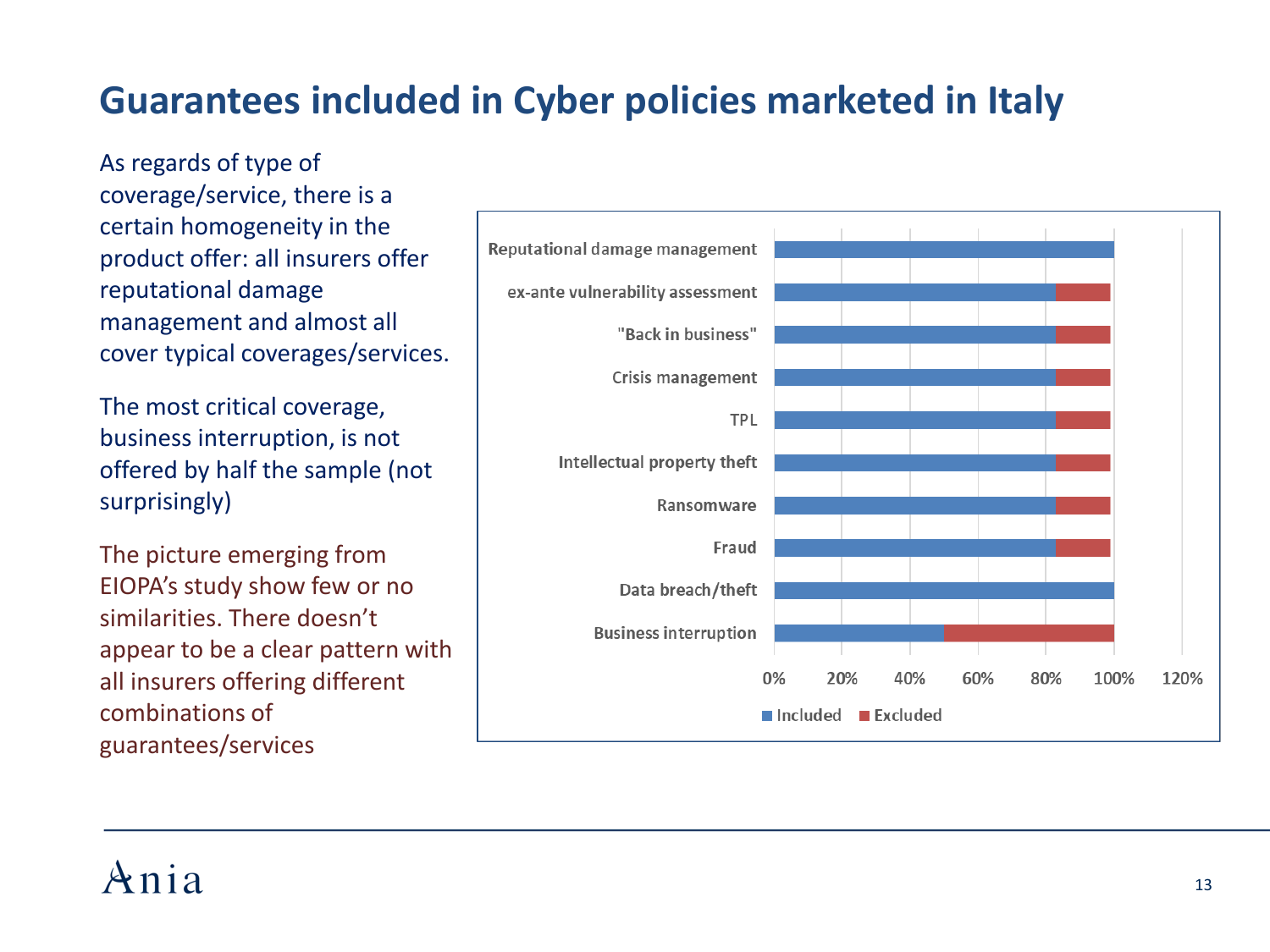# **Non-affirmative cyber insurance (silent risks)**

Overall, insurers believe that their general liability products implicitly covers risk. A smaller, though not negligible, number believe that the cyber risk is implicitly covered by theft, fire, business interruption and directors & officers coverages

Nevertheless, on the whole the companies that have answered this question judge their exposure to the overall medium-low risk

All insurers selling multi-risk policies report that Cyber risk is explicitly excluded

European insurers have similar views on this subject although they specify that impact of NARs is difficult to assess

They however differ on the level of concern of NARs they perceive, considering their impact potentially substantial

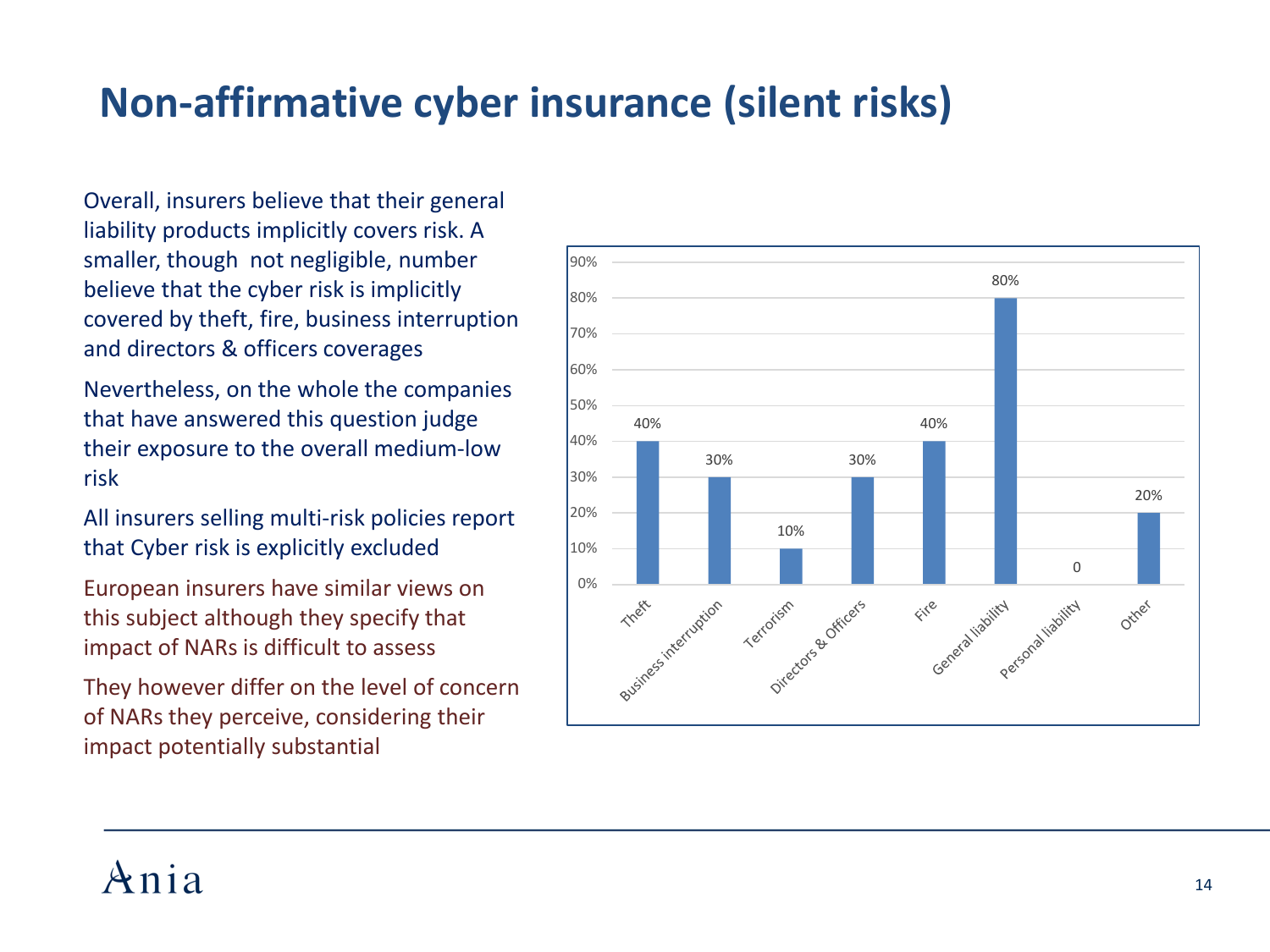# **Corporate clients by industrial sector**

Cyber insurance products are predominantly directed to corporate clients, but offer of solutions for the retail market is growing

Most corporate clients are from sectors with a predominance of small and micro-sized enterprises: retail sector, handicraft and manufacture

Surprisingly financial services, healthcare and IT services (generally considered most exposed to cyber risk) resulted to be only marginal in this market

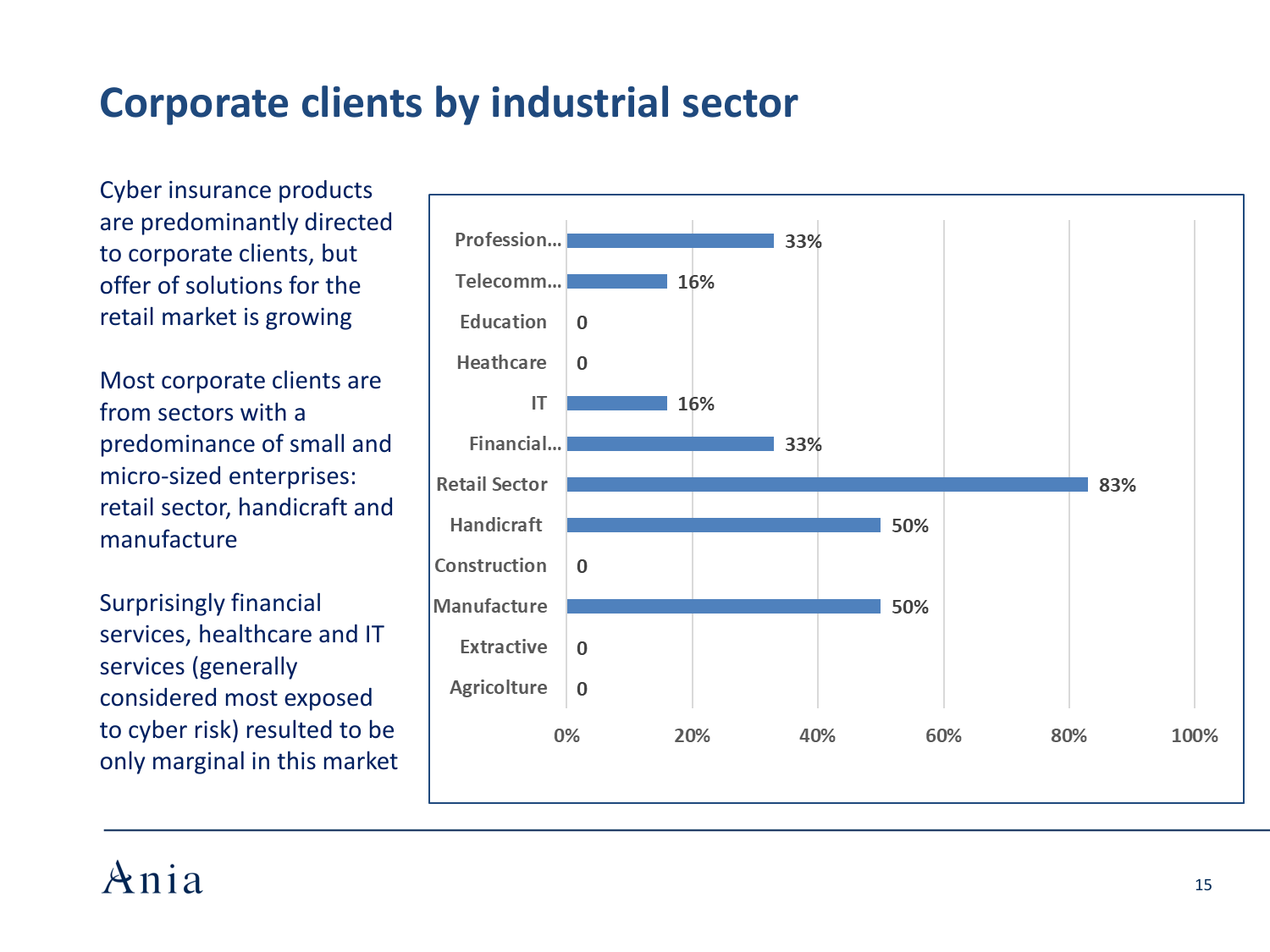## **Pricing criteria**

No clear picture about which criteria are more frequently adopted to classify and price cyber risk

A minority of companies rely on internal databases, probably because they are not yet sufficiently rich, resorting in most cases to assessments based on risk models, international experiences, generic parameters (turnover, business sector) and the cost of reinsurance

All companies reported the employment of pre underwriting risk assessment

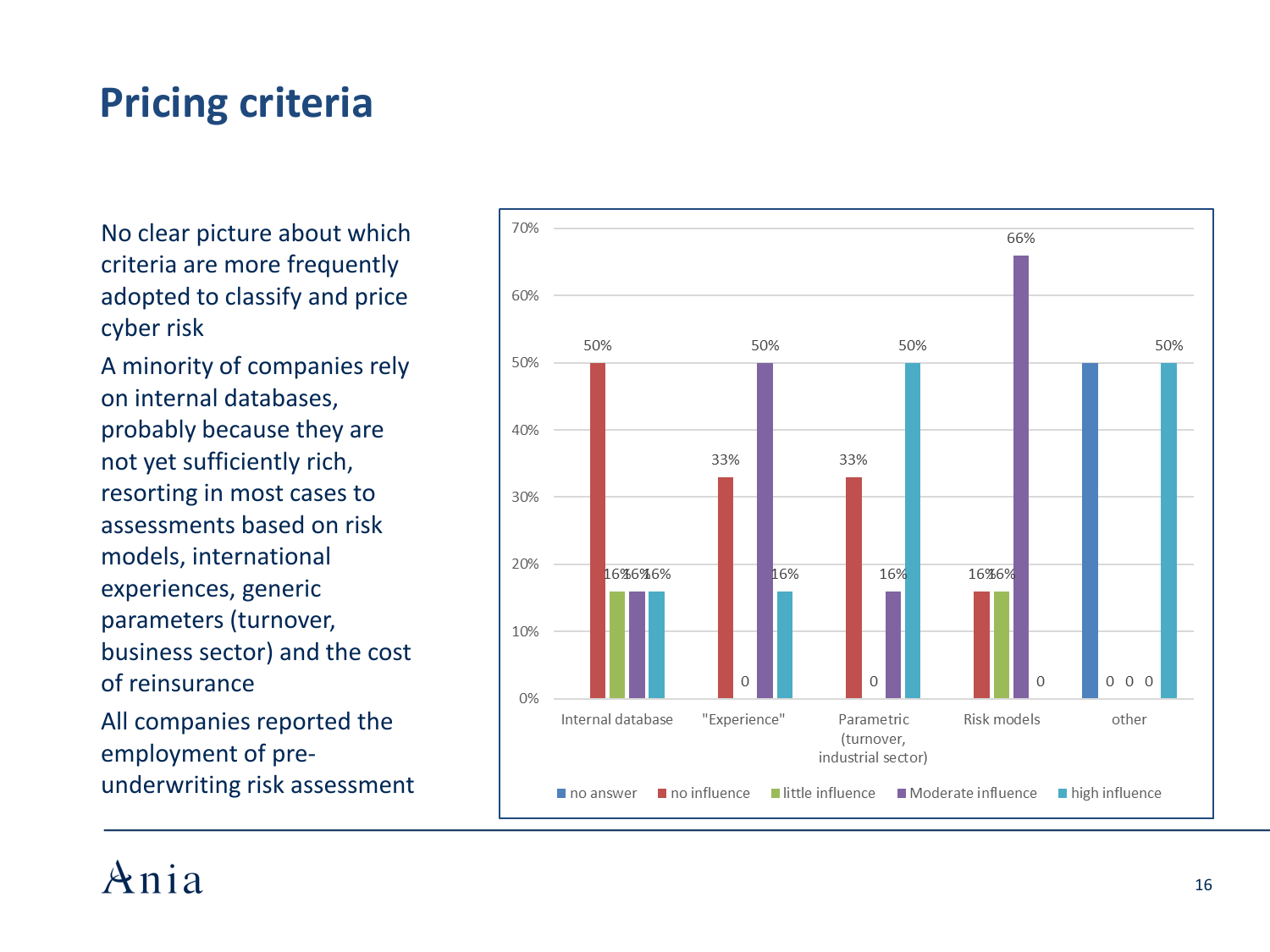# **European insurers pricing criteria**

European companies responded to a similar (however more articulated question) pretty much in the same way

| <b>Qualitative</b>               | • Pricing tool based on risk assumptions of exposure<br>Rating approach, based on questionnaires/web scanner<br>• Expert judgement                                                                                                              |
|----------------------------------|-------------------------------------------------------------------------------------------------------------------------------------------------------------------------------------------------------------------------------------------------|
| <b>Quantitative</b>              | • Actuarial pricing rating tools<br>Interconnected models covering different parameters<br>$\bullet$                                                                                                                                            |
| <b>Key factors</b><br>considered | $\cdot$ Size<br>- Jurisdiction<br>- Level of encryption<br>Industry classification<br>٠<br>• Customers' behaviour<br>- IT processes<br>- Expected level of impairment<br>• Loss experience/historical<br>• Coverage provided<br>- Policy limits |

### $Ani$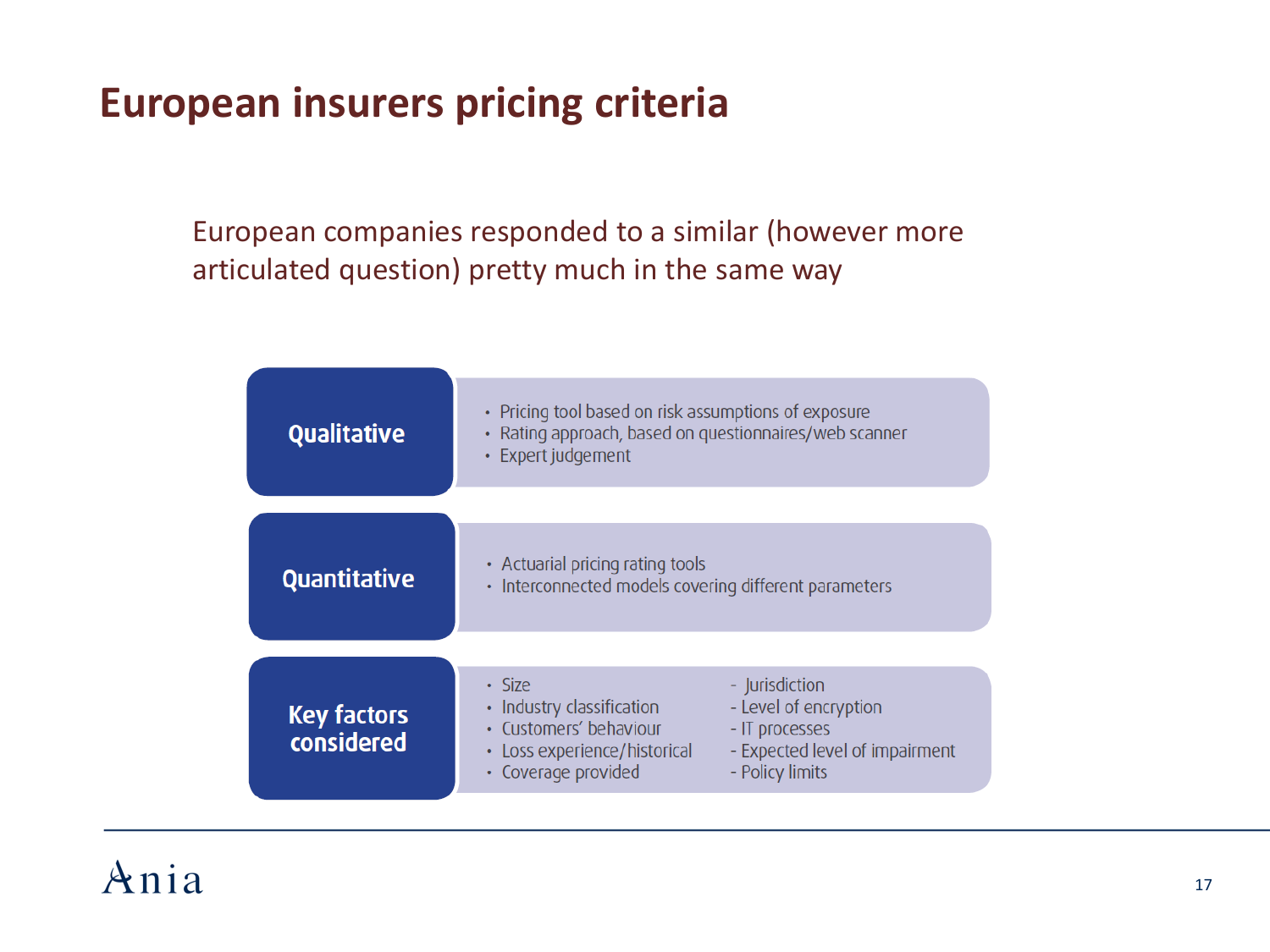# **Summing up**

- Diffusion of cyber insurance policies in Italy is at a very initial stage
	- Weak demand due to low awareness in the general public coupled with…
	- …limited offer of insurance solutions owing to:
		- Lack of reliable historical data on claims/incidents
		- Growing complexity and fast change
		- Accumulation/Aggregation
		- $\bullet$
- Incidents are expected to be on rise in the next future
	- Increasing digitalisation of the economy
	- Changes in the regulatory environment
- We have to be prepared!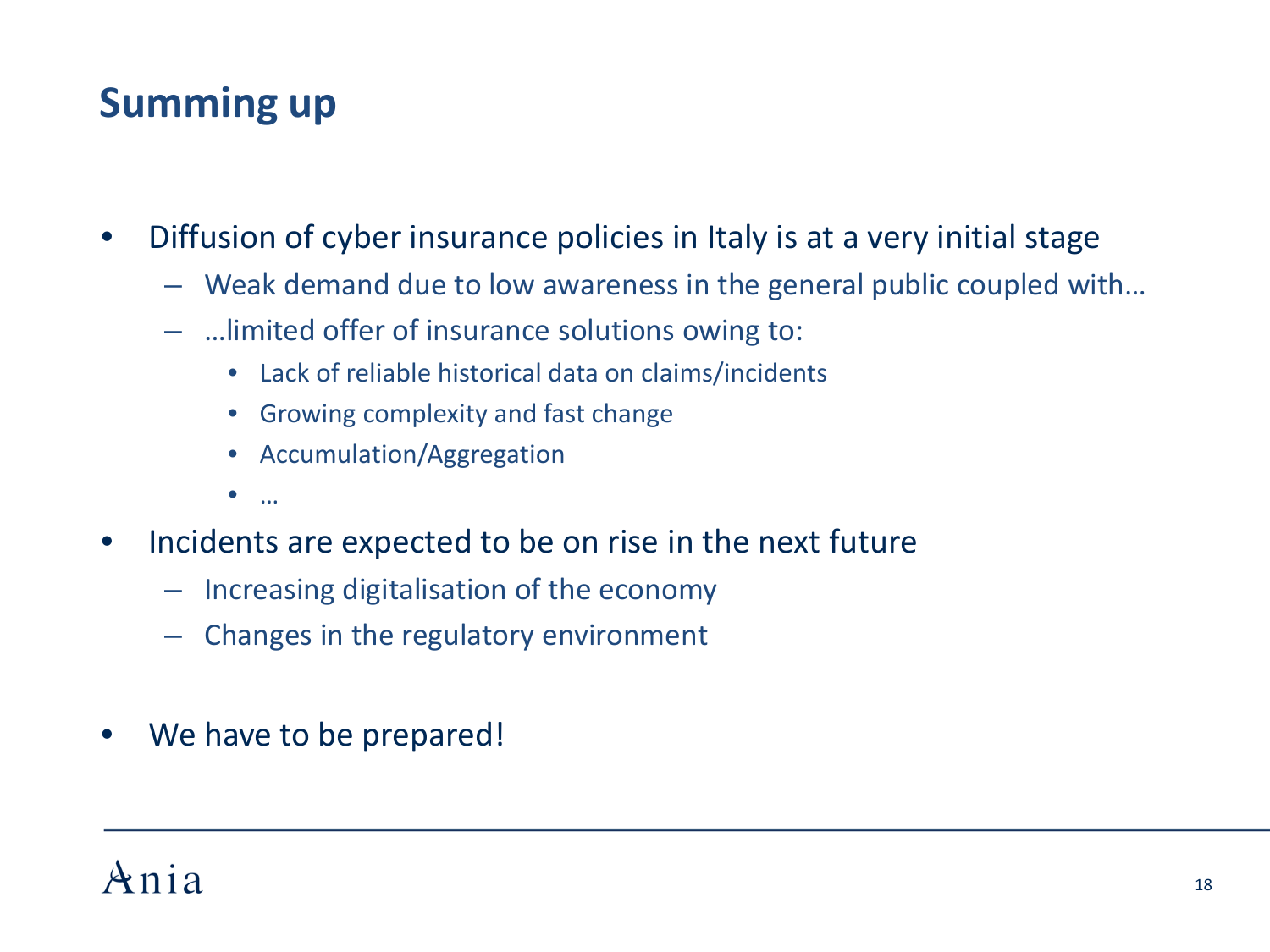## **Future challenges: three pillars**

### • **Awareness**

- At present, the cyber threat is highly overlooked by many stakeholders involved
- Cyber threat is by its own nature elusive: most people don't even realise they've been attacked
- Ingnorance is NOT bliss: the less acquainted is someone with their vulnerabilities, the most vulnerable they end up being

### • **Knowledge**

- Being wary on one's cyber vulnerability isn't enough to avoid incidents
- Inherent complexity and fast dynamics of the cyber environment calls for significant investments – especially in human capital
- For insurers this would result in a better understanding of risk and costs profiles, impact of accumulation/aggregation, role of human factor. This will eventually lead to efficient underwriting and more accurate pricing

### • **Cooperation**

- Insurance coverage capacity can be improved, but not without limits
- Cyber risks needs a multidisciplinary approach, in which insurance operates along with reinsurers, risk-managers, IT security experts, Academia, trade associations, regulators, governments